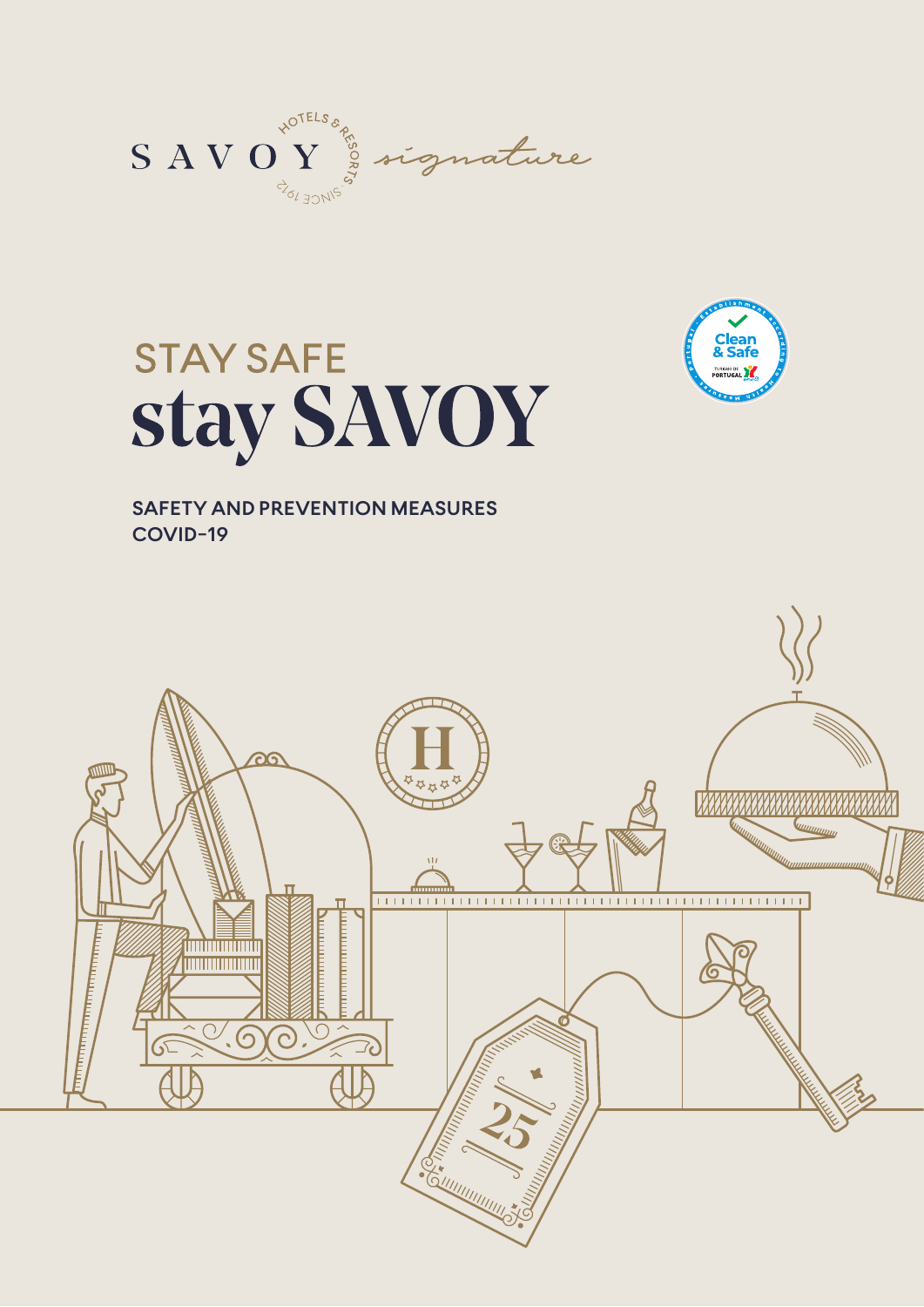## **Introduction**

At Savoy Signature, the health and safety of our employees and guests is always our top priority. Following the guidelines of the World Health Organization as well as the norms issued by the national and regional health authorities, a Savoy Signature dedicated team has prepared this document that includes a wide range of control, hygiene and safety measures.

## **STAY SAFE, STAY SAVOY**

In view of the current situation, we will implement all measures so that maximum safety is assured to our guests while maintaining the quality of service that characterizes us. Despite the challenging and unprecedented times we are living in, among all the changes we intend to introduce, we are working together to guarantee the best experiences to our guests.

This document establishes the guiding rules that will be common to all Savoy Signature hotels and resorts.

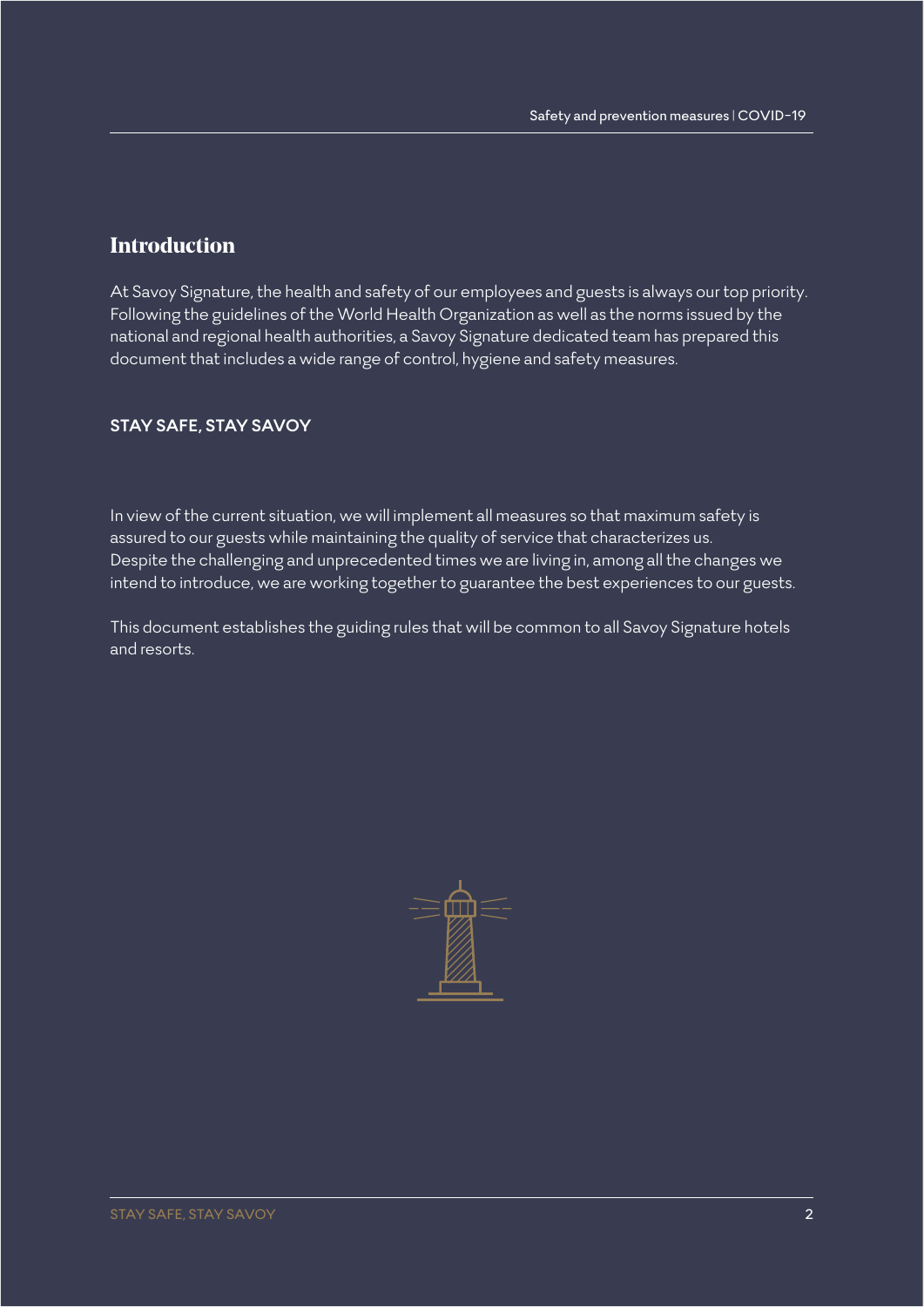#### GUEST TRANSPORT

- Vehicle occupancy will be limited as per Government rules.
- Drivers will be wearing personal protective equipment.
- Face masks and gloves will be available to guests, as well as antiseptic solution dispensers.
- Drivers will be instructed to limit conversations to minimal.
- The vehicle will be disinfected with every arrival.



#### ENTRANCE

- A shoe sanitizing mat will be placed at the entrance of the hotel.
- Individual protection kits will be available to all guests.
- Luggage will be disinfected before entering the hotel.



#### **RECEPTION**

- Separated check-in and check-out areas will be created.
- Antiseptic solution dispensers will be available on all counters.
- Waiting areas will have markings on the floor to maintain the mandatory social distance.
- A Guest Booklet will be provided with procedures to be complied during the stay.
- Assistance via WhatsApp will be available to facilitate minimal contact with the staff.
- All guests will be asked to complete a questionnaire, indicating the country of origin, itinerary and indication of the presence of any symptoms associated to Covid-19 in the last 14 days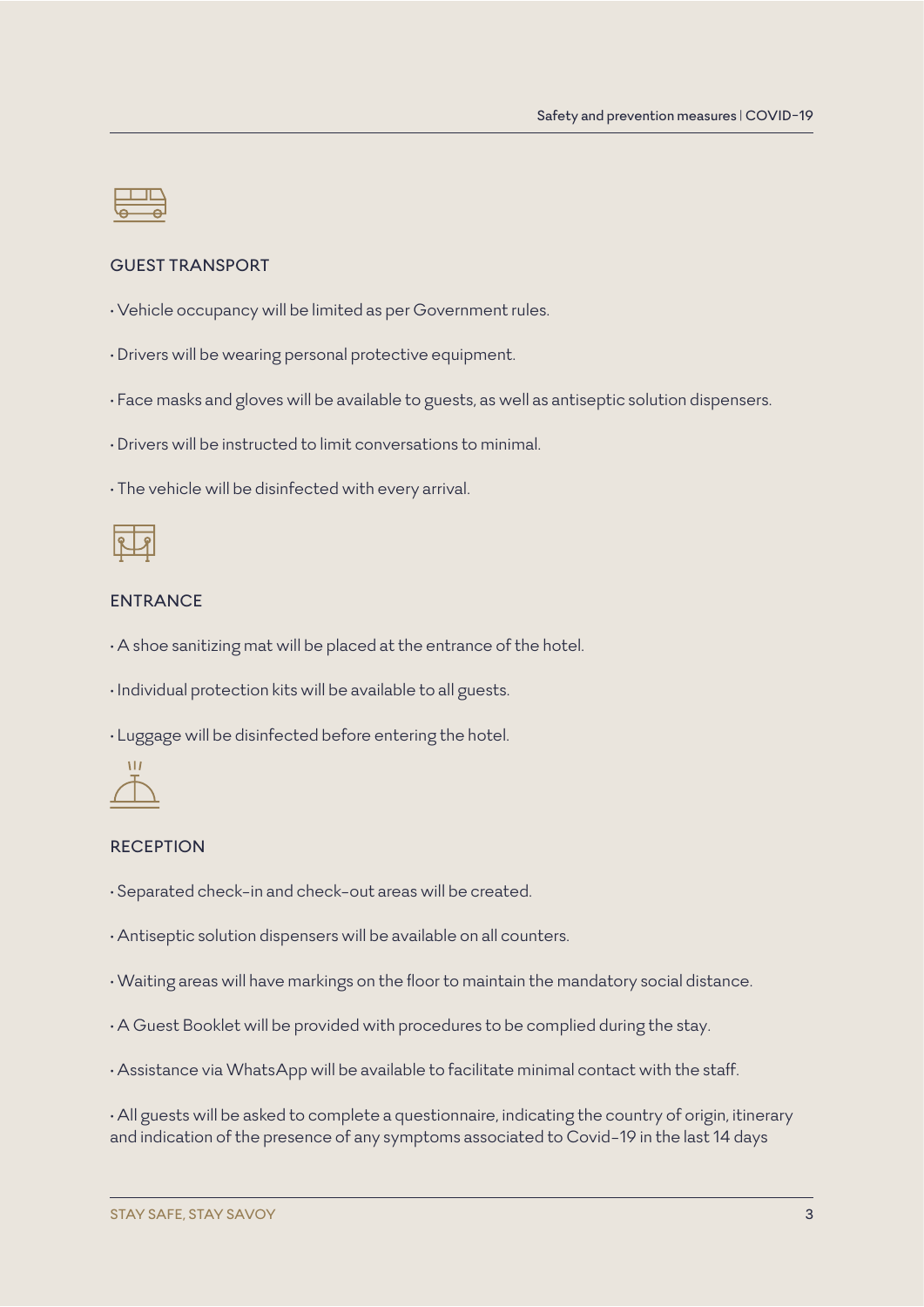(subject to confirmation by the health authorities).

• Pre-check-in or online check-in will be encouraged.

• High-touch surfaces and objects will be cleaned up and disinfected regularly.



## PUBLIC AREAS

• Guests will be duly informed about the cleaning of public areas.

• Cleaning and disinfection of high-touch surfaces in public areas will be carried out regularly, with appropriate products. This includes handrails, elevator floor buttons, counters, door and window handles, washroom taps, among others.

• Ventilation procedures in public areas will occur 3 times a day, ensuring indoor air quality.

• All public toilets will be equipped with antiseptic solutions for hand hygiene and disinfection.

• Public outdoor areas, adjacent to hotels, will be disinfected at least once a week.



## LIFTS

• Hand sanitiser dispensers will be available at the entrance of each lift.

• Lifts can only be used by 2 people at the same time and floors will have marking with directions to ensure appropriate social distance.

• All areas of the lift will be cleaned and disinfected hourly.

## GUEST ROOMS

• Room cleaning will follow a set of rules to ensure accurate disinfection and hygiene. Procedures will be monitored by our Chief Housekeeper and appropriately communicated to guests.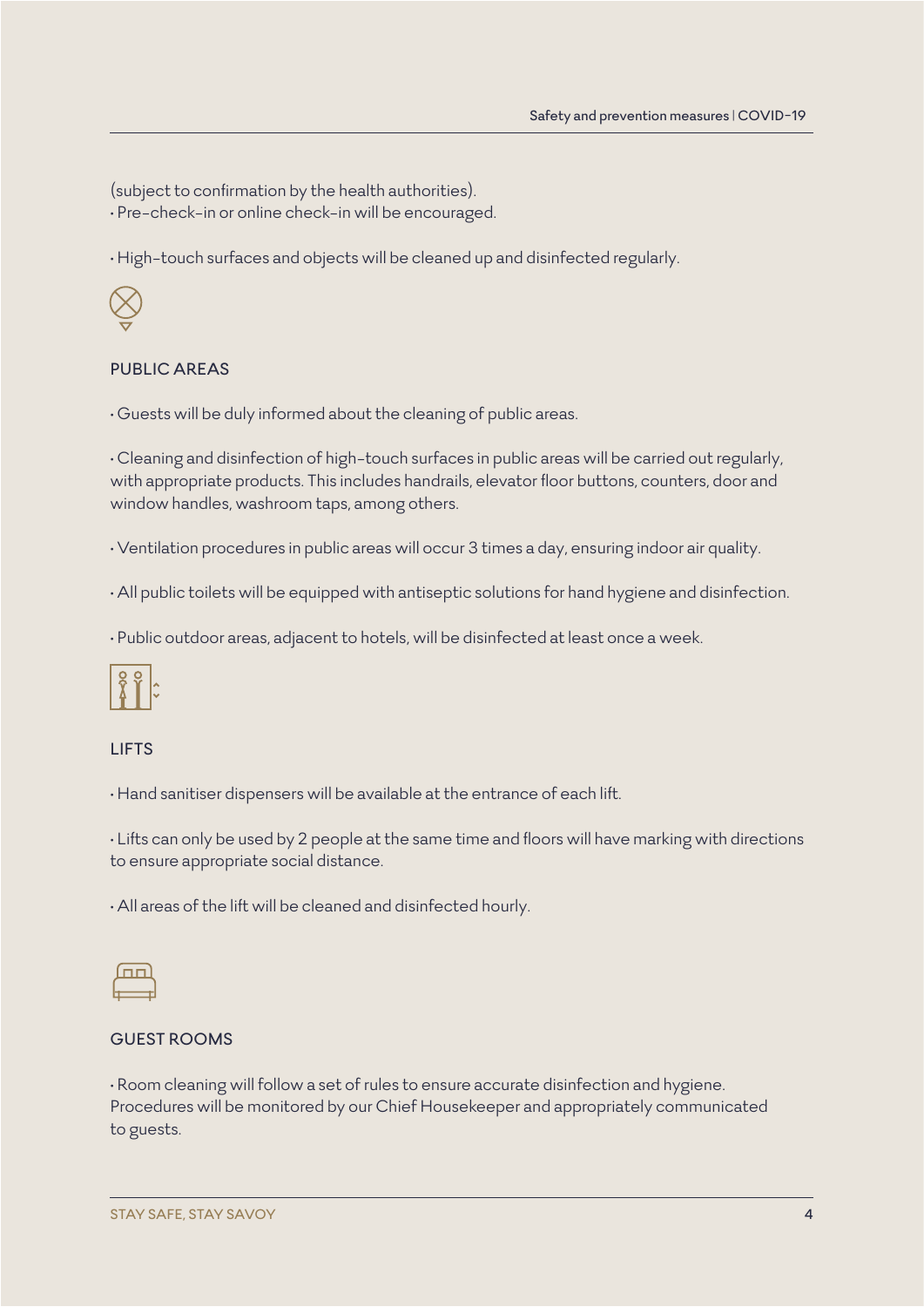• Each room will have a cleaning schedule that will be shared beforehand, so that guests can leave the room during this service.

• The "turndown" service will not be performed unless it is requested in advance.

• An anti-COVID kit (one per person) will be available in each room including mask, gel and gloves.

• Disinfectant materials will be available in addition to the existing amenities.

• Rooms will be completely cleaned with the recommended antiseptic products, after each departure.

• Alternate rooms will be allocated in order guarantee the social distance norms.

• Rooms will only be available 24 hours after the last check out.

 $\frac{1}{\sqrt{2}}$ 

#### RESTAURANTS AND BARS

•The capacity of bars and restaurants will be reduced according to the guidelines of health authorities, maintaining a minimum distance of 2 meters between tables.

• A meal rotation schedule will be established to control the number of guests in the room and avoid crowding at the entrance.

- Hand sanitiser dispensers will be available at the entrance and its use will be encouraged.
- Staff will be trained to maintain social distance in relation to guests of at least 2 meters.
- Disposable paper napkins will be used.
- À la carte menu will be preferred.

• Self-service / buffet will be avoided, however, if needed, the following measures will be compulsory:

- a. Serving utensils will not be allowed.
- b. Staff will serve guests at the buffet counters.
- c. During breakfast, individual packs and "grab and go" meals will be available.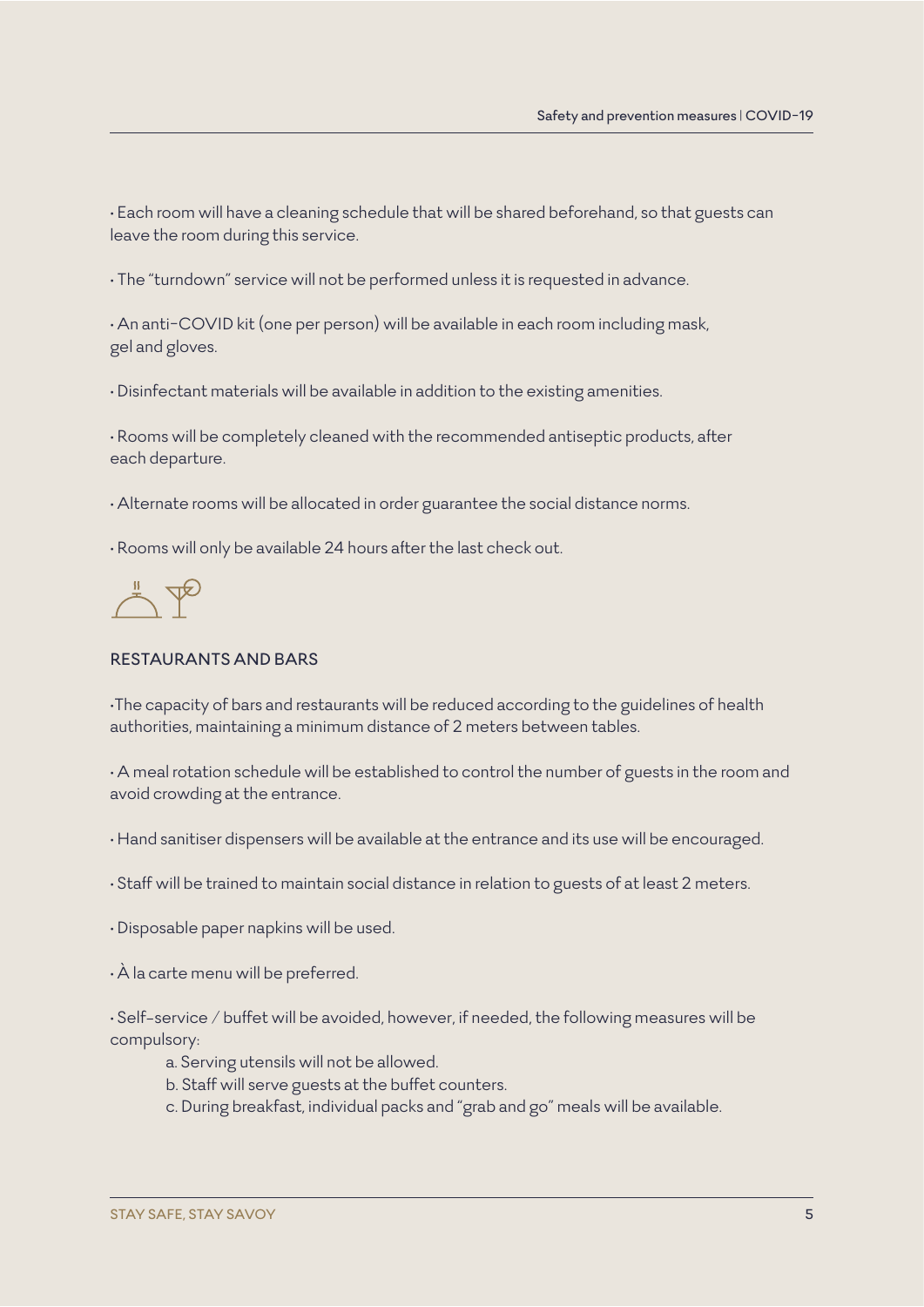

#### POOLS, GYM AND SPA

• These areas are closed until advised to open, as per government norms.



#### BUSINESS CENTRE

•The capacity will be limited, based on the maximum allowed by the health authorities. Distribution of existing furniture will be reorganized.

• Each desk, equipment and working area will be disinfected after each guest leaves.

## CHECK-OUT

• Regarding social distance and hygiene, the same measures applied to check-in will be adopted.

• A proforma invoice will be issued and sent by email in advance.

• Electronic payment will be encouraged and contact with the physical credit card should be avoided.

• Sanitizers will be available so that guests can disinfect the payment terminal and mobile phone.